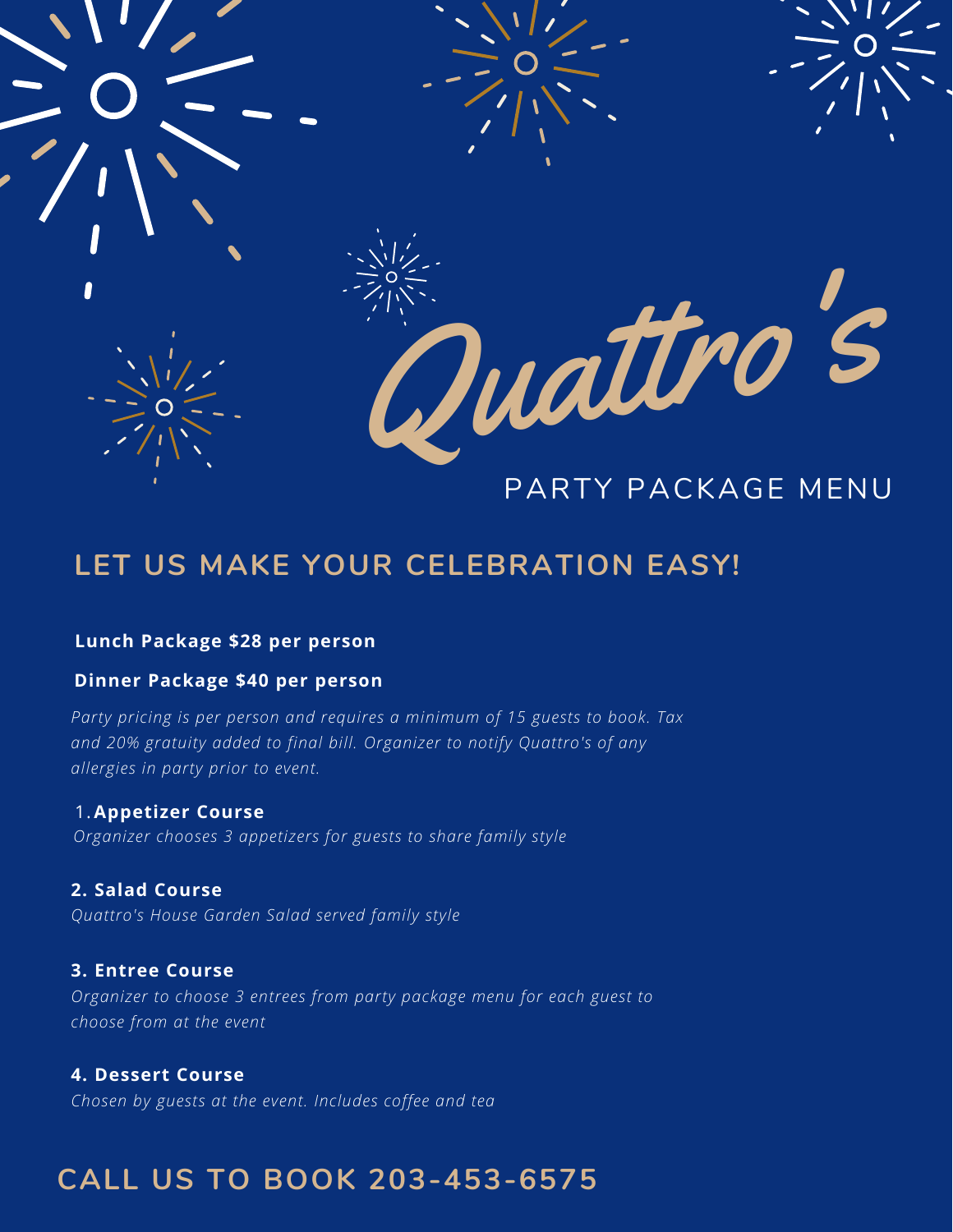

## PARTY PACKAGE MENU

### **APPETIZERS (CHOOSE 3)**

**FRIED CALAMARI**

**BRUSCHETTA**

**FRIED MOZZARELLA MEATBALLS WITH GOAT CHEESE**

**STUFFED MUSHROOMS** *Shrimp stuffing*

**CLAMS CASINO** *Stuffing includes bacon and breadcrumbs*

**MUSSELS** *Sautéed with shallots, scallions and finished in a lemon cream ale*

**TIRAMISU CHOCOLATE MOUSSE DESSERT**

### **ENTREES (CHOOSE 3)**

**RIGATONI BOLOGNESE PENNE VODKA**

**CHICKEN PARMESAN**

**CHICKEN OR TILAPIA FLORENTINE** *Egg-battered and served with spinach in a sherry-lemon wine sauce*

**PORK SICILIANO** *With garlic, onions, hot cherry peppers, red peppers and roasted potatoes, sautéed in a white wine sauce*

**SALMON** *Seared and served with a mango chutney, over spinach*

*Stuffed with cheese and spinach, with a pomodoro sauce over penne pasta* **STUFFED EGGPLANT**

*Peppercorn encrusted with mushrooms and cognac cream sauce* **HANGER STEAK**

*Lobster cream sauce* **LOBSTER RAVIOLI**

**CALL US TO BOOK 203-453-6575**